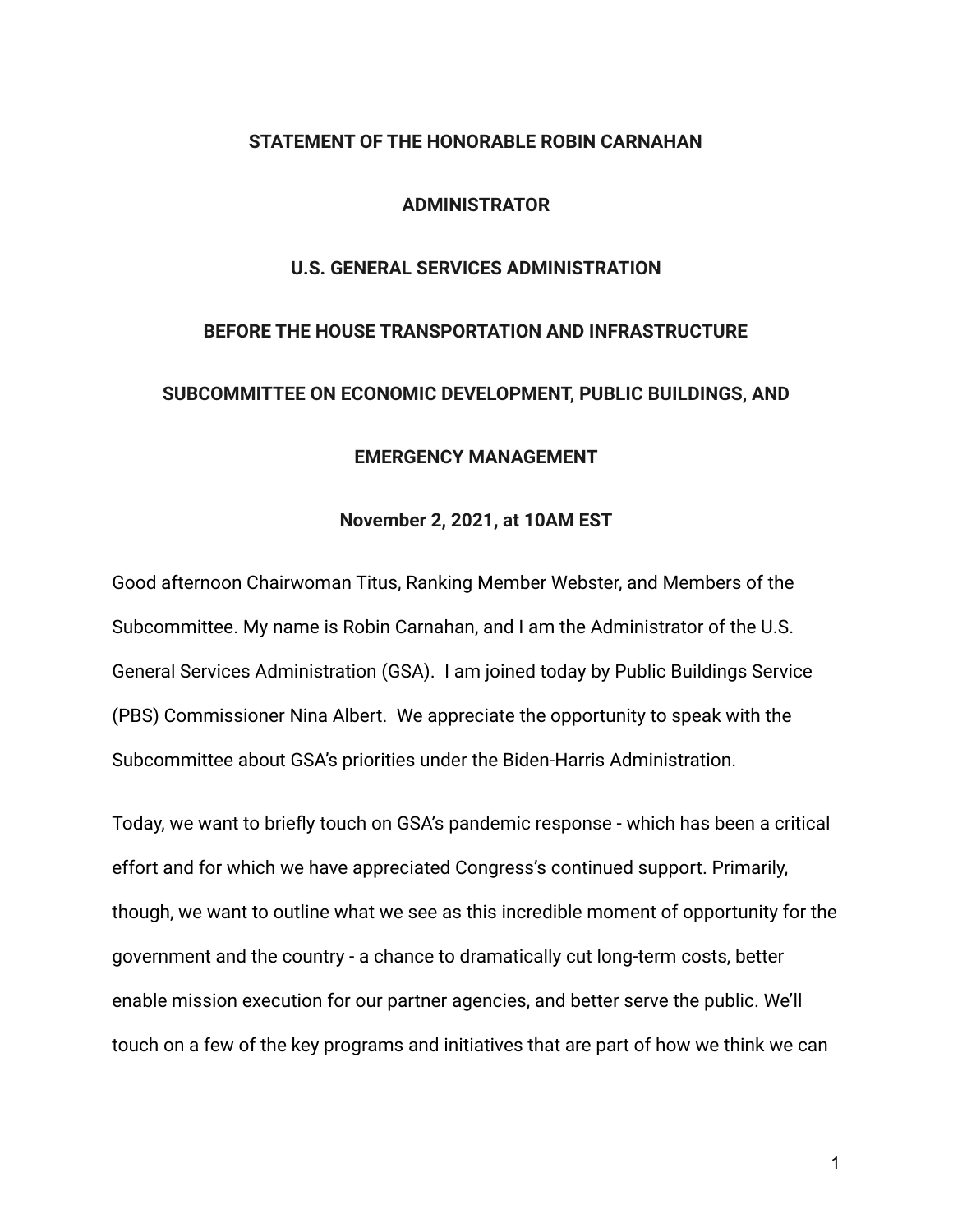seize this opportunity. The most important of these are the President's Fiscal Year 2022 Budget Request, the Infrastructure Investment and Jobs Act, and the reconciliation package.

Especially at this critical moment, I am honored and humbled to serve GSA in my new role, and to work alongside proven leaders like Commissioner Albert to fulfill our mission.

#### **GSA's Response to the COVID-19 Pandemic**

GSA is a vital partner of other Federal departments and agencies in their response to State- or Federally-declared emergencies, including assisting agencies in responding to COVID-19. Since the beginning of the pandemic, GSA has supported agencies by keeping buildings open, providing clean facilities for all occupants and the visiting public, and providing technology and services to support the mobile work environment. We have amended and updated all of our custodial contracts to clean and disinfect Federal workplaces in accordance with the Centers for Disease Control and Prevention (CDC), the Occupational Safety and Health Administration, and the Safer Federal Workforce Task Force guidance. GSA has also adjusted air ventilation and filtration systems in buildings in accordance with CDC guidance.

GSA helped Federal, State, and local partners respond to the COVID-19 pandemic by procuring and delivering 51 million pairs of protective gloves, more than 983 gallons of disinfectant and cleaning solutions, more than 662,000 gallons of hand sanitizer, 1.3 million masks and face shields, more than 208,000 Meals Ready to Eat, 18,000 laptops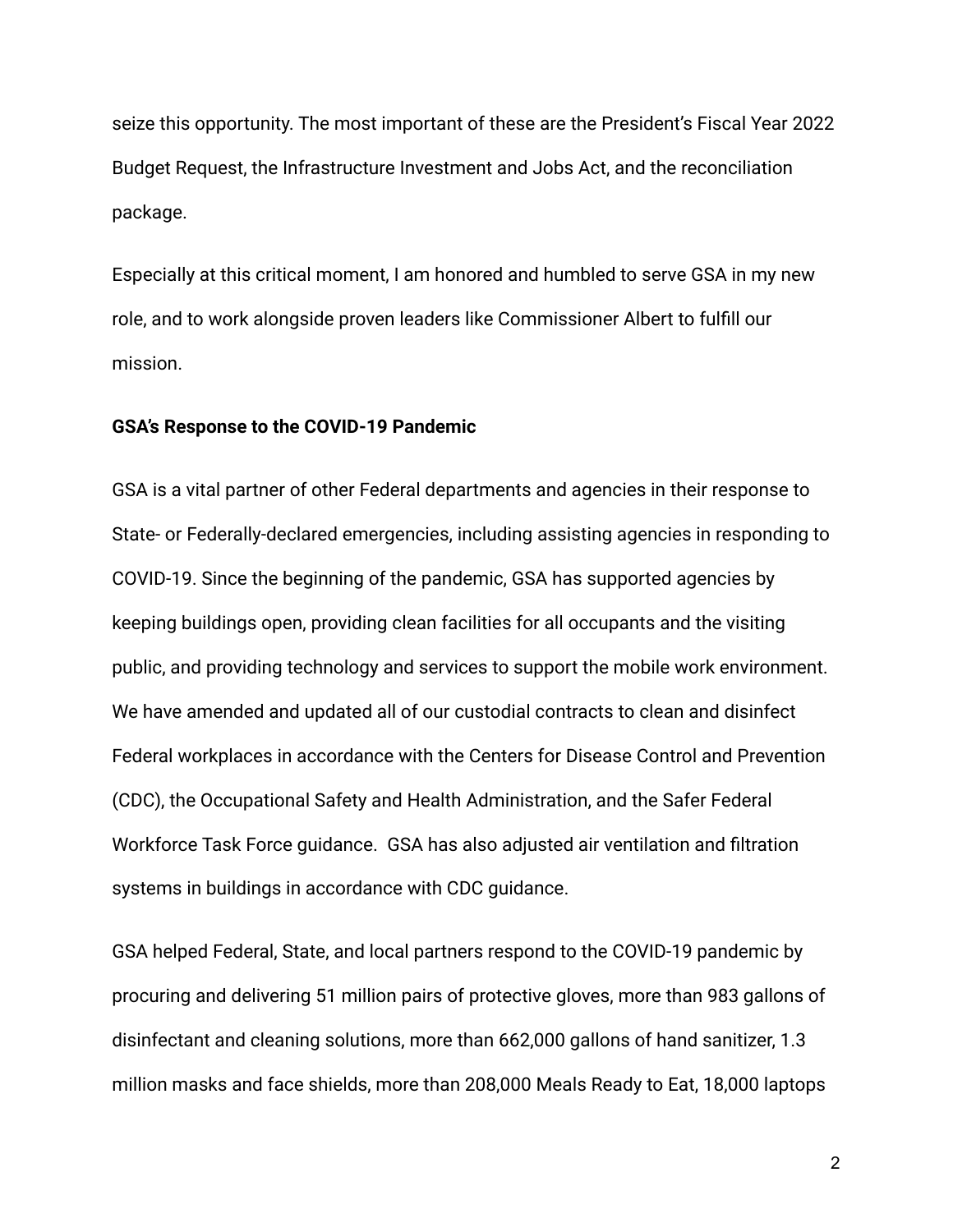for agency partners, and 15,000 beds and cots for medical needs, providing support to the USNS Comfort and USNS Mercy in preparation for their deployment to New York City and Los Angeles, and helping to convert Lumen Field in Seattle into a field hospital.

With additional resources from the Coronavirus Aid, Relief, and Economic Security Act (CARES Act) in March 2020, GSA has executed and delivered enhanced cleaning in GSA-controlled Federally owned and leased space, in accordance with CDC guidance for cleaning and disinfection. Furthermore, GSA has invested CARES Act funding into FY 2022 to make our buildings safer, increasing ventilation and improving air filtration within existing heating, ventilation, and air conditioning systems to improve indoor air quality and better protect building occupants.

GSA amended more than 4,500 leases to include disinfection requirements consistent with CDC guidelines. GSA also secured emergency leases to support agencies in responding to the pandemic, including four for the U.S. Department of Homeland Security, Federal Emergency Management Agency (FEMA), and for the U.S. Small Business Administration to support its efforts working with FEMA.

GSA is also working with the U.S. Office of Personnel and Management, the Office of Management and Budget (OMB), and other agencies on the Safer Federal Workforce Task Force, providing Federal Executive Branch agencies with ongoing guidance to keep Federal employees safe, enable agencies to continue operating during the pandemic, and plan for a safe and effective reentry.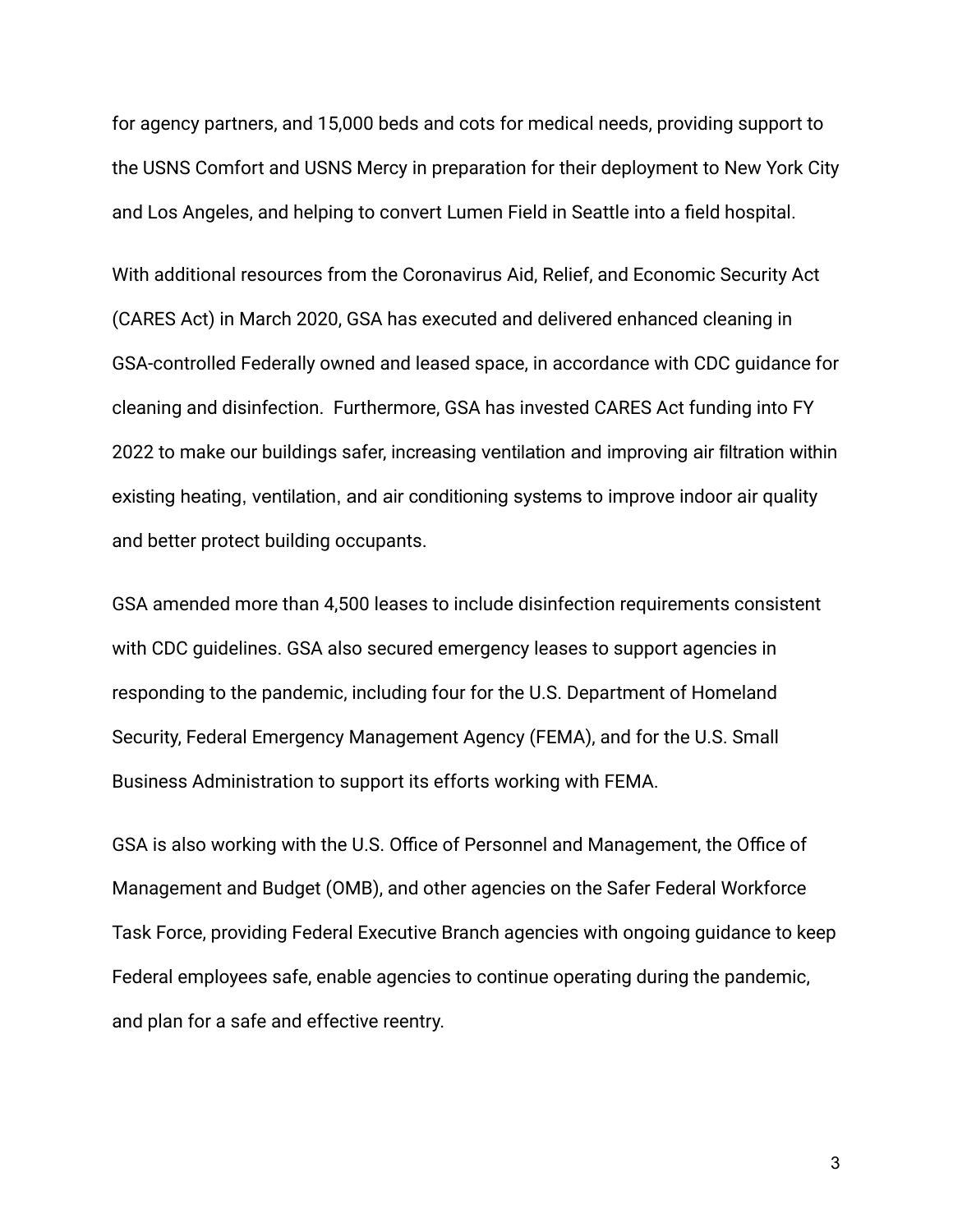It was an honor for GSA to support the national response during this global crisis, and I am focused on ensuring that GSA will continue to be a part of the solution as we move forward together.

## **Navigating the Post-Pandemic Landscape**

Our country is at a critical juncture as we re-emerge from one of the most disruptive pandemics and pivot to opportunities to provide a more resilient environment for the future.

*Right-Sizing the Real Estate Portfolio* - Government-wide adoption of telework as a result of the pandemic presents GSA with a unique opportunity to right-size its real estate portfolio. With more than 50 percent of PBS's total annual appropriated budget paying for leased space, GSA has the opportunity to reinvest in its existing buildings and reduce costly leases to save taxpayers money over the long-term. We plan to capitalize on increased telework across the Federal Government to work with agencies to consolidate into Federally owned buildings and reduce costly leases. GSA has demonstrated its ability to succeed in this area. Since FY 2018, GSA has achieved over \$4.5 billion in lease cost avoidance by negotiating leases below market costs, reducing rentable square feet and moving from leased space to Federally owned space. GSA's actions led to the U.S. Government Accountability Office (GAO) removing costly leasing from its High Risk Report for the first time in 17 years. GAO credited GSA's progress made in reducing leasing costs and improving monitoring efforts.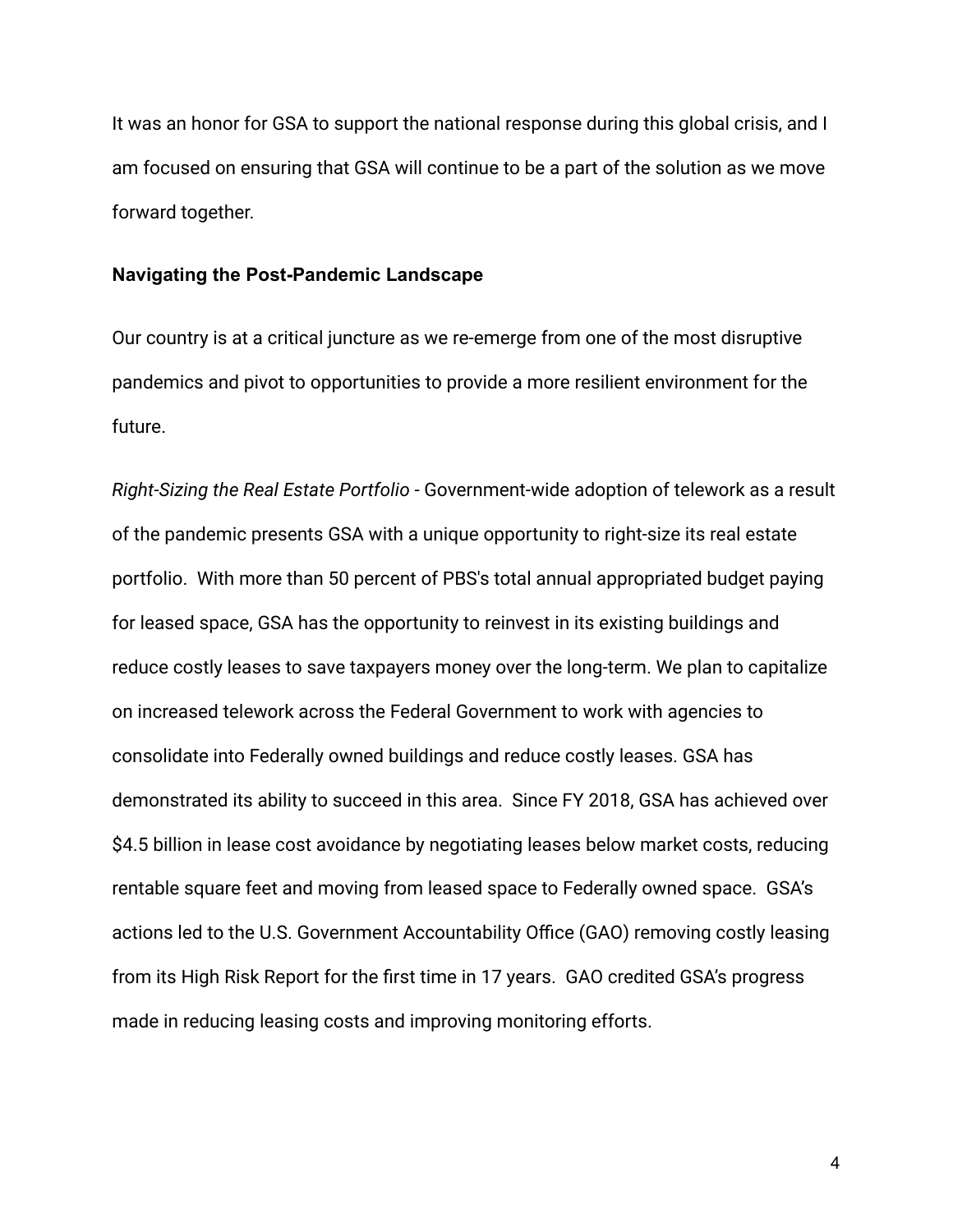*Future Space Needs -* Of course, as a provider of space to partner agencies, we also recognize that we need to enhance our engagement to help them plan for our "new normal." We have expanded communications with Federal agencies through targeted outreach; this effort includes quarterly surveys that gauge the real estate, telework, and technology needs of GSA's customer agencies. While agencies are still considering what a new post-pandemic will look like, including the level and frequency of telework, GSA will work alongside agencies to help them make data-driven space decisions that factor in future telework postures.

*Providing Agencies with a Vision for the Future -* GSA has been partnering with agencies to define what future workspace will look like for the Federal Government. Through an on-going engagement called "Workspace 2030" with more than 100 experts across 18 Federal agencies, GSA is leading efforts to develop an integrated solution set that includes real estate, technology, and human capital solutions. The future of work will include the full range of options, from in-office to remote working environments to the hybrid work model--whereby employees work part of the week in the office and part of the week teleworking--most likely deploying all three of these models at the same time. It will be important for GSA to make it as easy as possible for agencies to operationalize all of these workplace models, depending on their mission needs as well as their employees' needs.

GSA launched Workplace 2030 to learn from the COVID-19 pandemic to address future workspace needs. Workplace 2030 is not a one-size-fits-all solution, but rather a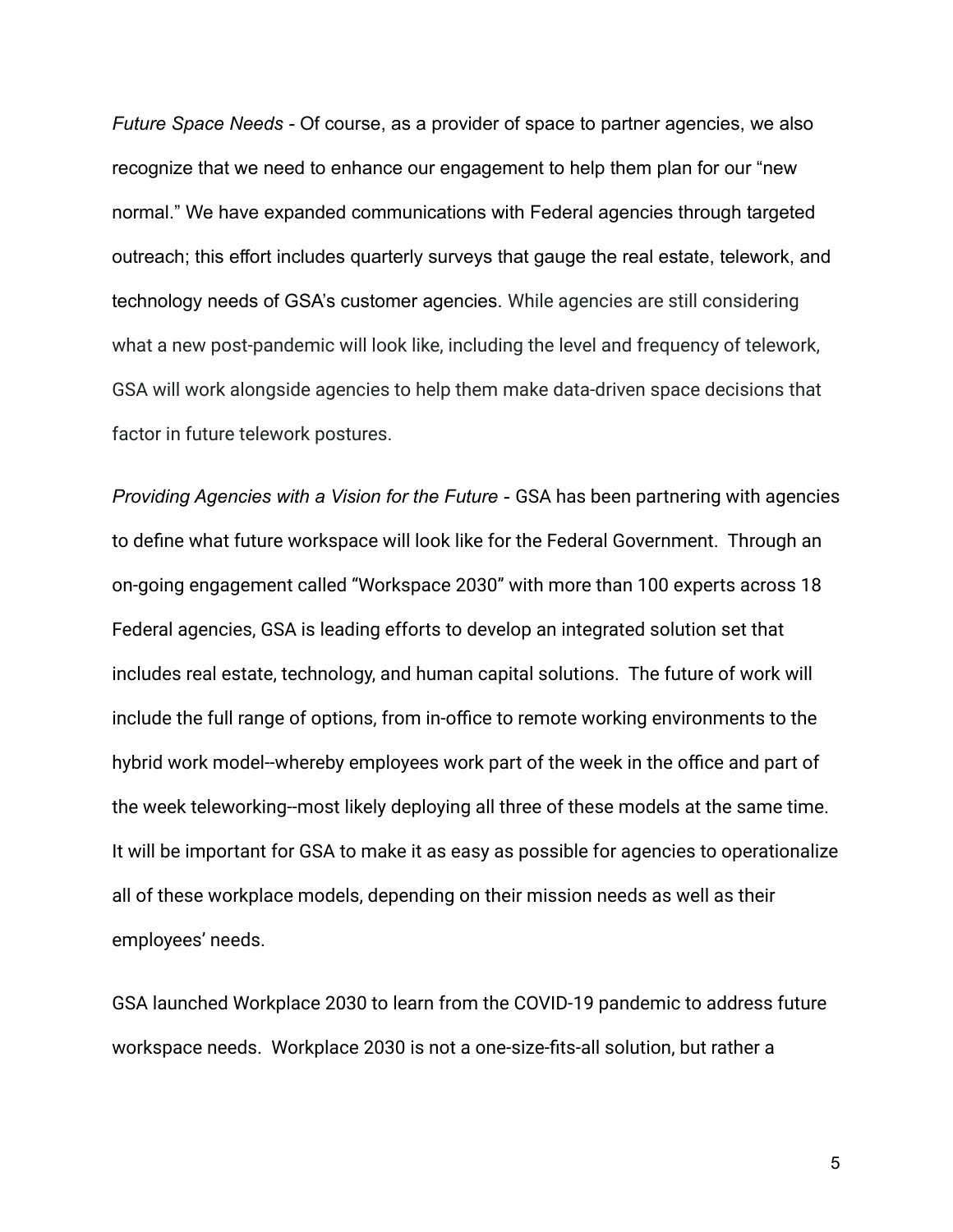process that results in the creation of work solutions through conversation with our agency partners. Through this initiative, agencies have positively responded to new and innovative ways of working that have transformed the way the Federal Government will work, long into the future. We are positioning ourselves to be agile and flexible to this changing environment.

Through Workplace 2030, GSA is offering numerous services and options for agencies to test and try. For example, GSA is piloting a space solution called "FlexHub," which is a Federal co-working space, as well as home office technology equipment and furniture packages, and finally the "Workplace Innovation Lab," which allows GSA to try new and emerging office furniture, technology, and other industry innovations. GSA recently awarded an Indefinite Delivery, Indefinite Quantity contract to five private, co-working companies whereby agencies can access short-term, turnkey office space to meet temporary space needs. By offering and testing a variety of workspace options, GSA is proactively engaging agencies to help them make decisions about their longer-term workspace needs.

As we navigate out of the pandemic, GSA is committed to developing the new offerings that agencies will need to embrace new ways of working - and proactively engaging with partner agencies to ensure we don't just snap back to the way things were before.

## **Building Back Better**

GSA is putting together the programs, initiatives, and outreach strategy that will allow agencies to adapt to new ways of working, and save money in the process. However, for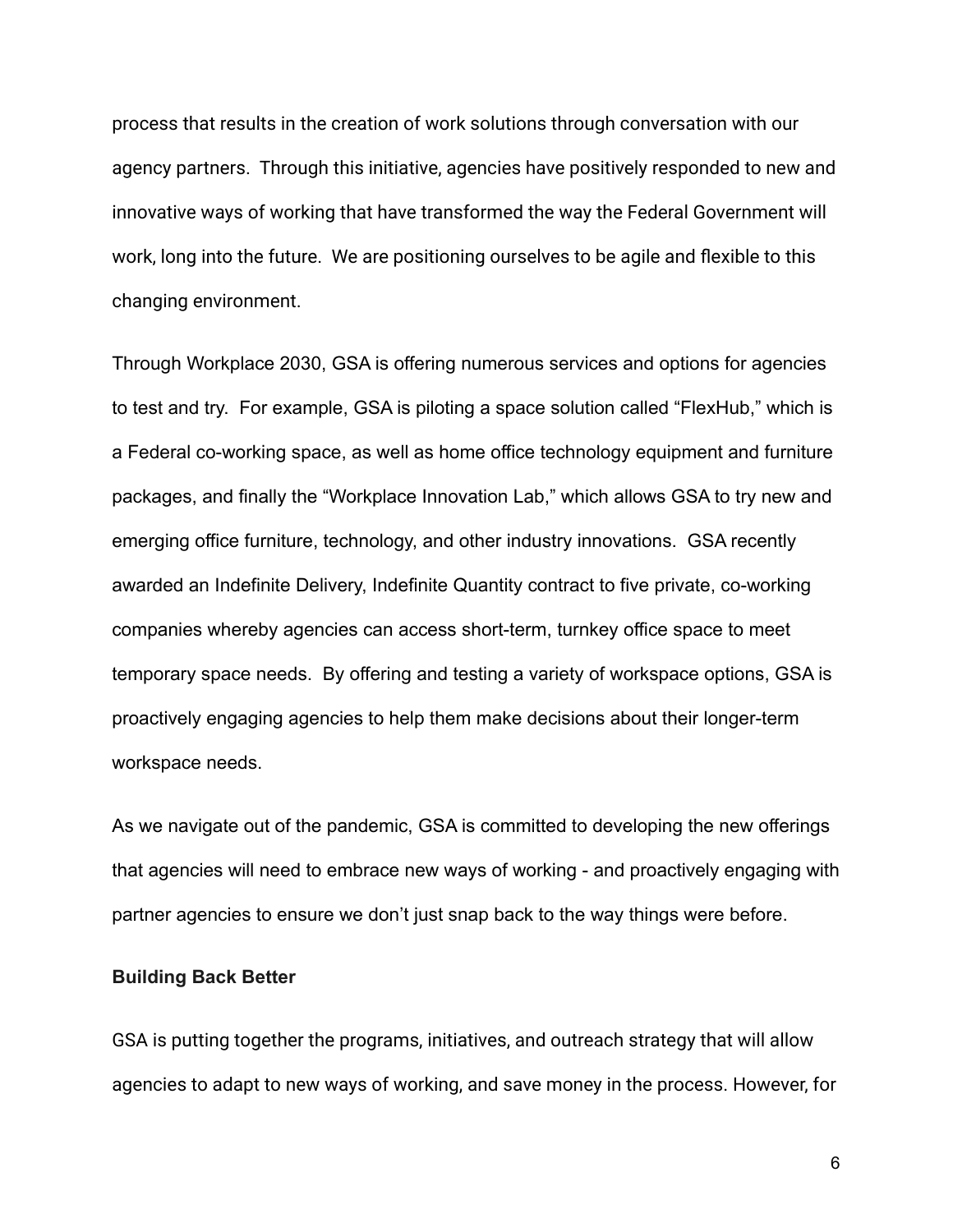us to be able to effectively pursue this opportunity, we will need to make smart and strategic investments - and will need the resources to do so. That's why we are so excited about the possibilities presented by the Infrastructure Investment and Jobs Act, the reconciliation package, and the President's Fiscal Year 2022 request.

*Infrastructure Investment and Jobs Act* - The Infrastructure Investment and Jobs Act (IIJA) includes over \$3.4 billion to modernize and upgrade more than 30 land ports of entry (LPOEs) along the northern and southern borders. These resources will allow us to modernize these ports for the future - improving our nation's border security while also making these facilities more sustainable. These projects will also provide the Federal inspection agencies with the facilities they need to better promote trade, tourism and commerce. These are mission-critical gateways for commerce that need to be secure, efficient, and functional.

*Reconciliation Package* - We recognize that what ends up in the final reconciliation package, as of the moment of putting together this testimony, is still up in the air. But let us tell you some of the critical opportunities we have through this infrastructure package as well. The President's initial proposal included \$5 billion to invest in Federal buildings. We have the opportunity to use these funds for facilities in up to 34 states, the District of Columbia and the Commonwealth of Puerto Rico. This work would help to address the growing backlog of needed repairs in our public assets, as well as make key investments to make these buildings more habitable, resilient and sustainable. With these improvements, we can consolidate agencies into federally-owned space, with the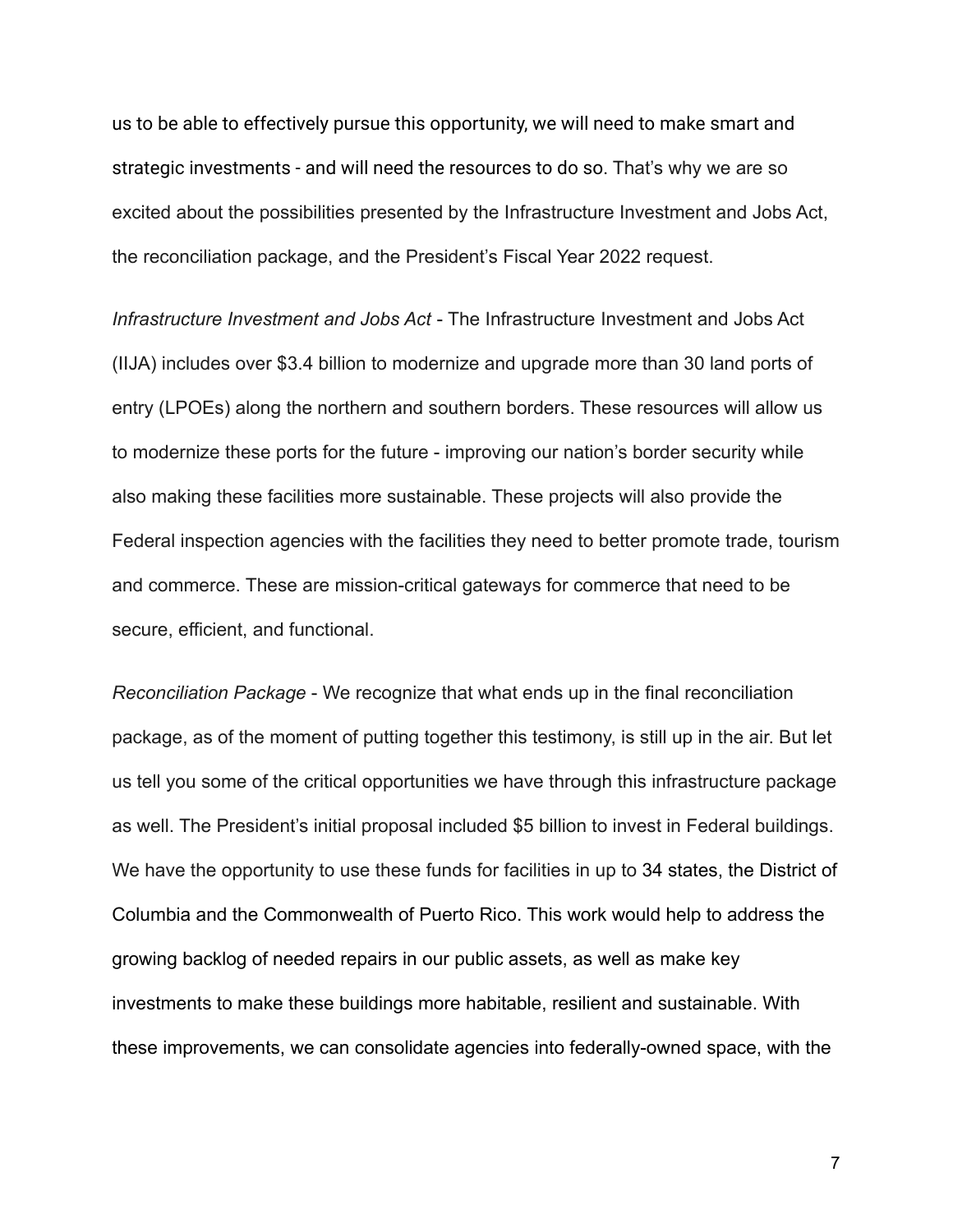potential to save billions of dollars in annual lease costs. We can also dramatically reduce our carbon footprint by increasing efficiency and electrifying many of these buildings and incorporating solar, geothermal, and carbon free sources of energy wherever possible. These resources can also be utilized to catalyze emerging markets; for instance, GSA has established a working group within our Green Building Advisory Council<sup>1</sup> to look at issues of embodied carbon in construction materials. We can leverage these funds to buy lower-carbon materials as we work to modernize our existing facilities. These investments will also create thousands of good-paying American jobs, many of them union.

The President's proposal also included \$5 billion to electrify the federal fleet. With this money, depending on market conditions, we can convert between 164,000 and 269,000 vehicles in the federal fleet to zero-emission vehicles, and install 82,000 to 269,000 charging stations across the country at federal facilities. This is an important signal of the government's commitment to lead by example in achieving the President's goal of supporting electrification of our country's vehicles. It also is in line with the direction of the market, where we have seen major American automakers pledge to go all-electric in the years ahead.

As Congress has moved forward with consideration of the reconciliation package, some Committees have also proposed making critical investments in our digital infrastructure. As the agency sitting at the nexus of partner agency needs, GSA strongly agrees with

<sup>1</sup> The Green Building Advisory Committee was established by Congress in the Energy Independence and Security Act of 2007, and operates under the provisions of the Federal Advisory Committee Act (FACA).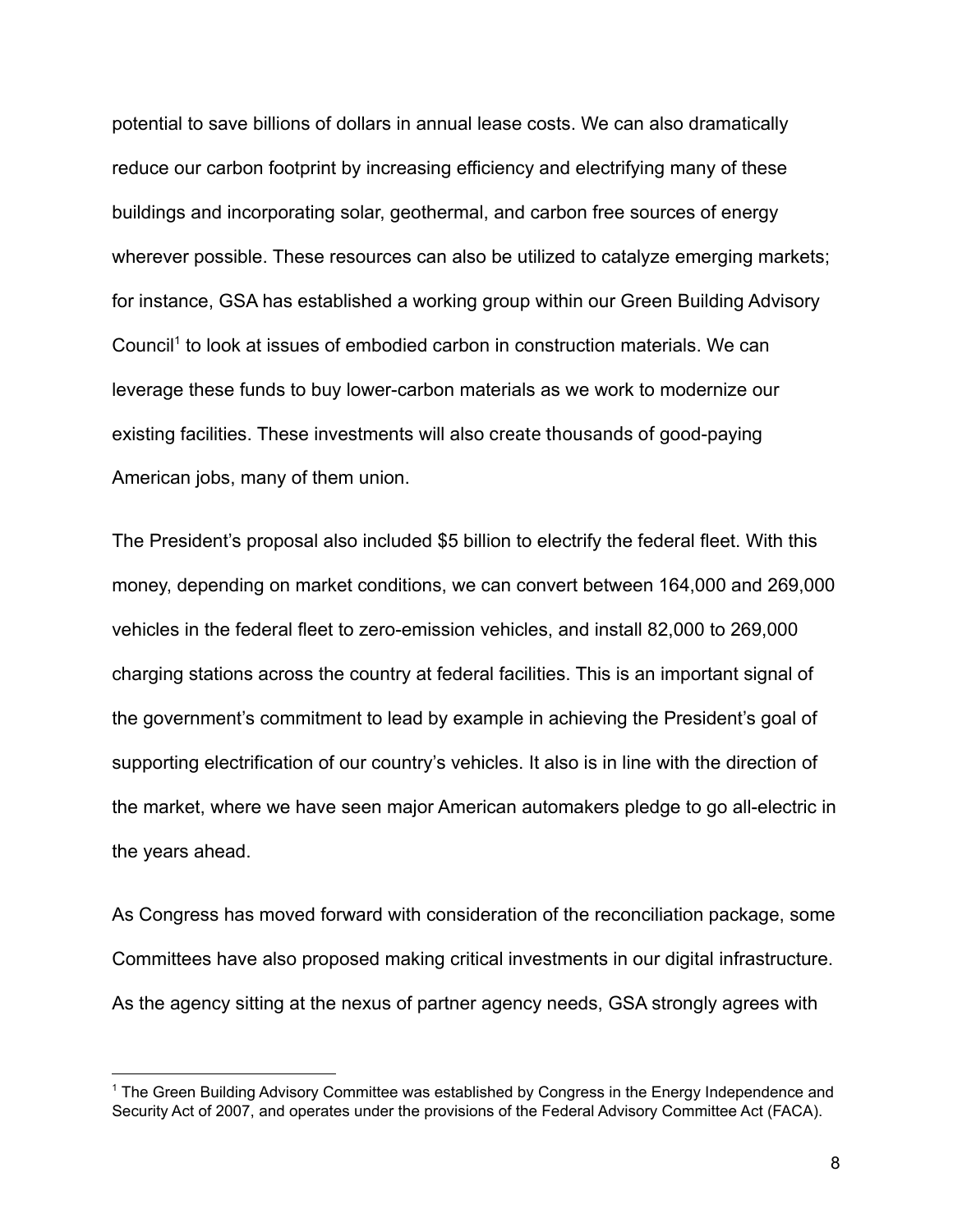making investments in this area as well. As we saw coming out of the CARES Act, the ability of the public to access the resources they need - and to limit bad actors from engaging in fraud - is heavily dependent on having effective and secure digital services. Moreover, as agencies embrace the opportunity to more effectively utilize and share their physical infrastructure, they will need to make upgrades to their digital infrastructure. This will have substantial benefits to the delivery of services to the public; to the productivity of the federal workforce; and will also allow the federal government to further reduce its carbon impacts. I know that Committees in both the Senate and House have proposed funding for the Technology Modernization Fund, and the Federal Citizen Services Fund, and GSA is also supportive of those investments.

*Fiscal Year 2022 Budget Request -* The President's FY 2022 budget request is the final component that will allow us to achieve this transformation of the federal workspace. The budget includes net positive budget authority for the Federal Buildings Fund (FBF). This is key to our ability to seize the opportunity before us to "right-size" the federal real estate portfolio.

As background, to sustainably care for and modernize our public assets, the FBF was designed with the assumption that GSA would be able to reinvest the rent that agencies pay into the fund back into our public assets - much like a private sector landlord. Yet, for the past decade, GSA's ability to access this rent has been statutorily limited - and this has resulted in an inability to address the growing backlog of deferred maintenance and to keep facilities in a good state of repair. GSA must address these deferred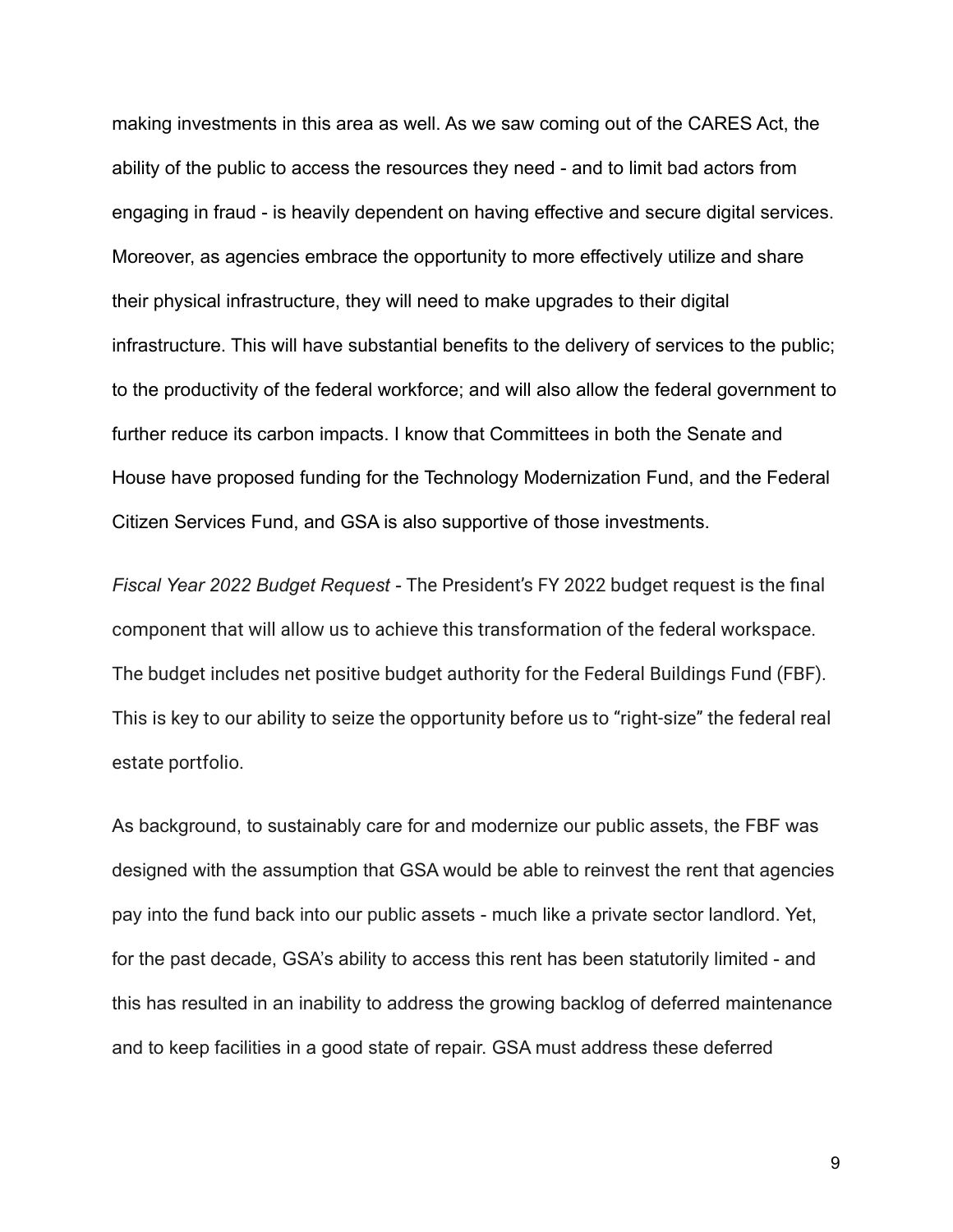maintenance needs to continue to provide safe, functional, and healthy workspace for Federal employees, and to manage capital costs responsibly. Without safe and efficient facilities, we can't take advantage of this opportunity to consolidate agencies out of costly leased space. This is the year to get this done.

Moreover, we are leaving savings on the table from smart new investments, like the ongoing consolidation of the Department of Homeland Security at St. Elizabeths. This project will consolidate DHS from more than 40 locations around the District to a modern, secure, and sustainable campus. We have already made significant investments at this facility and can continue to reap greater and greater value from those investments in the future; we stand to save half a billion dollars in real estate costs once we complete the project. Our FY 2022 request includes \$257 million to continue this project. DHS is a great example of the kind of mission that will always require a robust in-person presence, and the surrounding physical infrastructure to support it.

Finally, access to the FBF will allow GSA to take the steps necessary to reduce the carbon impact of the federal government's real estate portfolio, as well as make our assets more resilient to future climate events. This year, the Biden-Harris Administration has included \$100 million for a new Climate Resilience and Mitigation Fund. With these resources, we can bolster our risk profile data and make targeted investments in facilities across the country that are likely to be impacted by severe climate-related events. Again, this is the time to make our buildings more resilient and reduce their